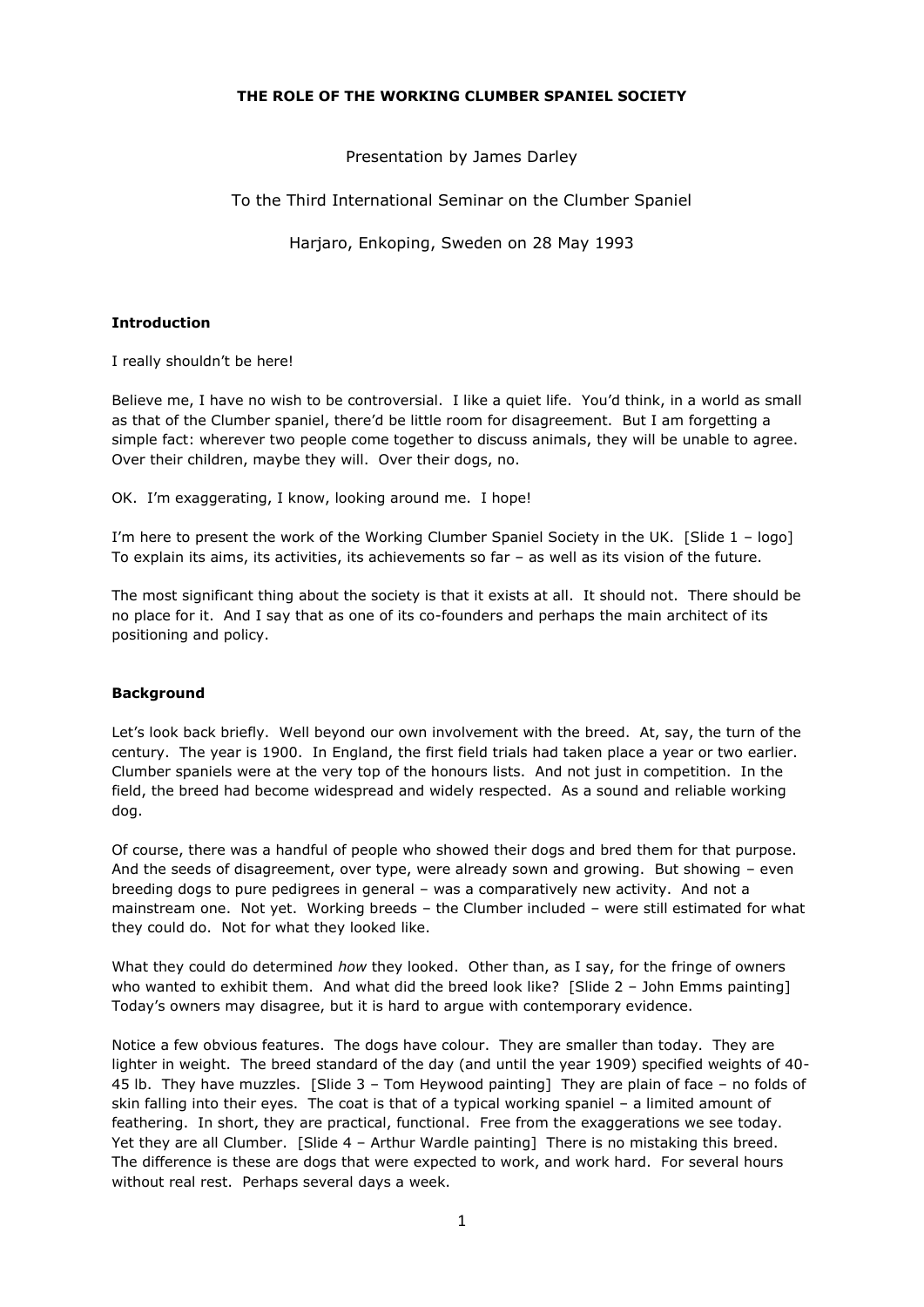How, I ask myself, would the typical Clumber owner of the day have responded if told that with careful selective breeding, with improved feeding, he could have a dog like this: [Slide 5 – Crufts winner] the Clumber spaniel of the future? For you and me, the Clumber spaniel of today. He"d not have been impressed.

There has been much change. Colour has almost gone. Why? Dogs are bigger and heavier. They have more head, more coat, more bone, a longer back, etc. And that is just what you can see. What you don't see has changed too. The ease with which they are trained. The natural aptitude for work. The stamina. The soft mouth. Or, for those who ignore work characteristics, consider instead the dominance.

Do you think *any* of these features, seen and unseen, have improved? It"s right to expect some change. The breed should develop. Evolution, yes. Revolution, no.

And we haven"t yet considered a comparison of health. Why? – because there is no *evidence* that Clumbers of 1900 were less prone to eye disease, hip disease, skin disorders or back trouble. No evidence, that's true. Yet these were never referred to in accounts of the time. Writers had much to say about the breed, but warnings about its soundness were not sounded. It's a safe bet, then, that the health status of the breed was also much greater.

Let's put the past behind us. And look ahead. There's a choice. We can go on doing more of the same. Ensuring the breed gets bigger, more exaggerated, less practical, less sound. We don't have to try hard. Just do what we've been doing these last few decades. Where will we stop? With a Clumber of 100 kilos? Do we then wake up and start questioning what we are doing?

Think a 100 kilo Clumber is ridiculous? Of course it is. The maximum now – give or take a few larger exceptions – is 50 kilos. Yet the weight in the UK standard has doubled during this century. To a Victorian owner, a 50 kilo Clumber would have been an equally ridiculous idea.

So, do we carry on as we have? Or do we take a decision now, and mend our ways now?

#### **The UK experience**

Let me take you back in time again. Only not so far. A few years ago, when I first took an interest in Clumbers, I was amazed I had never come across such a beautiful, unlikely-looking working dog. It is a reaction I see in others, to this day, when they meet me with Clumbers out shooting. That was a little over 20 years ago.

Since 1975, when I took on my first Clumber, part of my devotion to the breed has been aimed at ensuring that it *will* always be there, as a potential working companion for the sportsman.

In 1984 the Working Clumber Spaniel Society was formed. I said earlier, it shouldn't exist. It's significant that it does. And that it has grown – in numbers, in stature, in influence.

It started as a means of giving a voice, giving power to those interested in the breed other than as an ornament, with its health and working characteristics in decline. The fact that no fewer than 70 people subscribed from the start made something clear: there was a large body of interest and opinion not represented by the UK breed club.

In the nearly nine years since, enrolments have exceeded 350. These are not breeders, but ordinary owners. Though mostly not interested in disputes with other Clumber opinion or with the Kennel Club, these individuals – for the good of the breed they admire – have submitted themselves to strict rules and common objectives. Because they agree with them.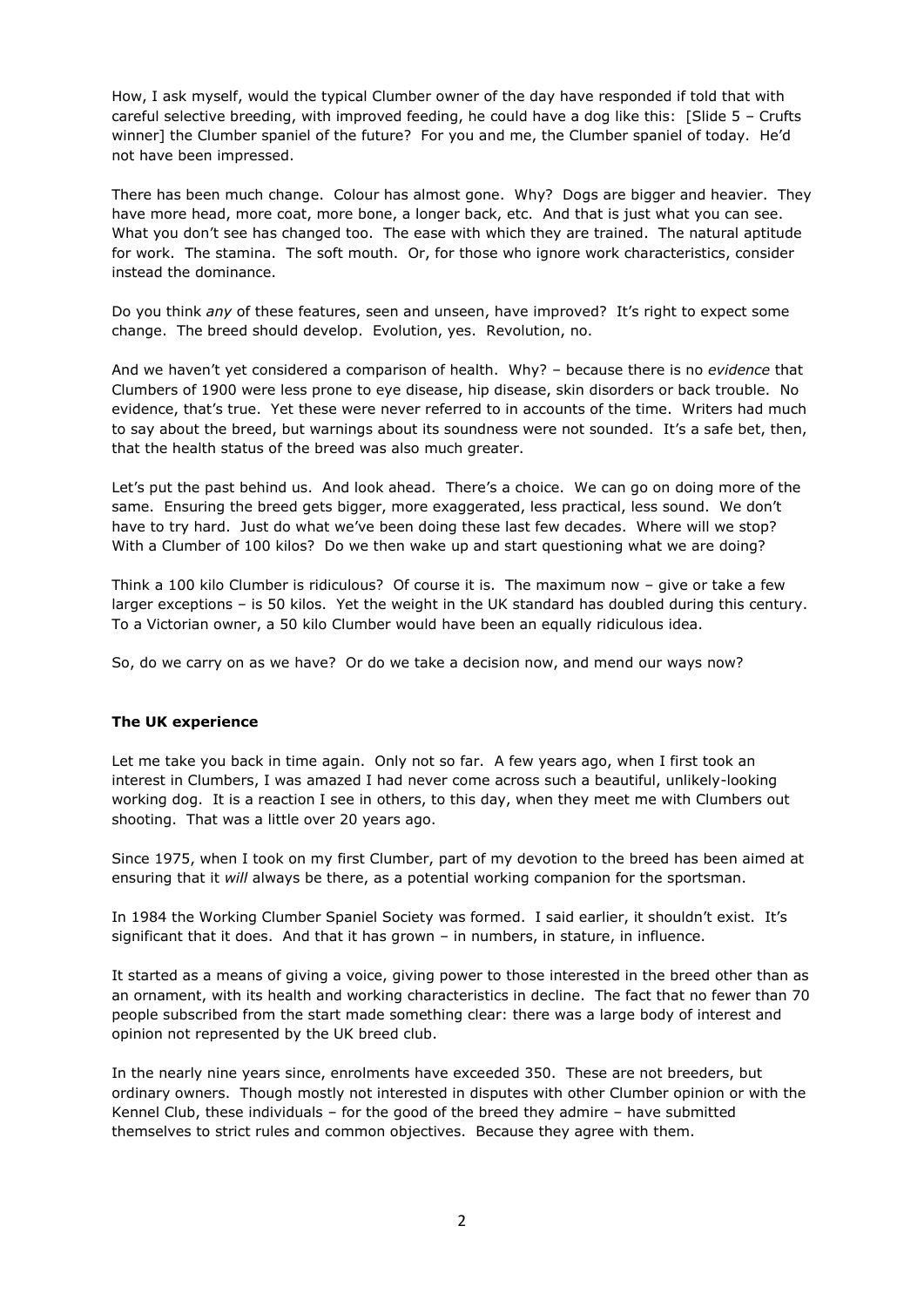It is significant, isn't it, that a separate grouping springs up, to devote itself with commitment and enthusiasm to what they see as the enduring characteristics of the breed? These are people whose needs have been failed, or are not met, by the established breed club.

Why significant? Not because the UK is the home of the breed. But because the UK has, it seems, gone *furthest* from the original type. Done too little *positive* work to preserve and enhance function. Done too much *negative* work to develop an unsound and impractical animal. Because, in the UK, the future of the breed is under greater threat than anywhere else.

Selective breeding is just that: selective. You select the characteristics you want to emphasise. Some have higher heritability than others. They are achieved quicker. But you tend to get what you select for. The whole history of animal breeding relies on it.

So, if you want Clumbers that are lighter in colour, bigger, heavier, longer in back, longer in coat, shorter in muzzle, heavier in head and brow, you wind up with a show champion of today. But you do so with two kinds of costs. Cost one is the damage you have done by selecting those features. Cost two is the damage you have done by ignoring the important features – the ones you have not selected for while picking the irrelevant ones.

It is in the UK that the development of the Clumber has taken a wrong turning. Maybe elsewhere too. I have no direct experience of other countries. Here in Sweden, from what I know, show dogs have not departed from the main road in the same way. It helps that they are required to demonstrate more realistic working characteristics than in the UK where the qualifying field test for a full champion is so easy, it is no test at all.

Our society has a clear sense of direction – its purpose is to restore the breed to the main road, to bring it back from the diversion that leads to a dead end.

But if the society arose as a remedy to a peculiarly British set of conditions, it may tempt those in other countries to breathe a sigh of relief and dismiss our experience as of no value.

I agree, it is dangerous to generalise from the particular. To see the UK as a model for elsewhere. But there is danger for the breed anywhere in the world where the demands of the show ring assume exaggerated importance, where the breeding of Clumbers is almost exclusively undertaken by exhibitors. Do not be deluded about the lack of demand or commitment from the field. The pressures of competition are what drive development in all breeds. And the shooting field, other than field trials and tests for which few Clumbers are now entered, is not competitive and therefore has not proved so creative. We aim to change this.

There are important lessons, then, from the UK experience, that I am here to commend to those among you with the long-term well-being of the breed at heart.

And I am encouraged by the theme of this symposium – the future and the health of the Clumber spaniel – to believe that you may be glad to know of our successes, and to apply these lessons where they suit your circumstances.

### **Who am I to talk?**

Who am I to talk? Firstly, I'm not a scientist. You have heard today from an eminent geneticist and a leading veterinarian. What I have to say is based on experience, on experiment. Conclusions are empirical, anecdotal. What I present is not evidence, in a strictly scientific sense. But reject it at your risk. My views are shaped by hard fact and by listening to scientists. I can only appeal to you to do the same.

When our leading geneticist writes about hip dysplasia, I read, and I learn. Here is what Dr Malcolm Willis wrote last year: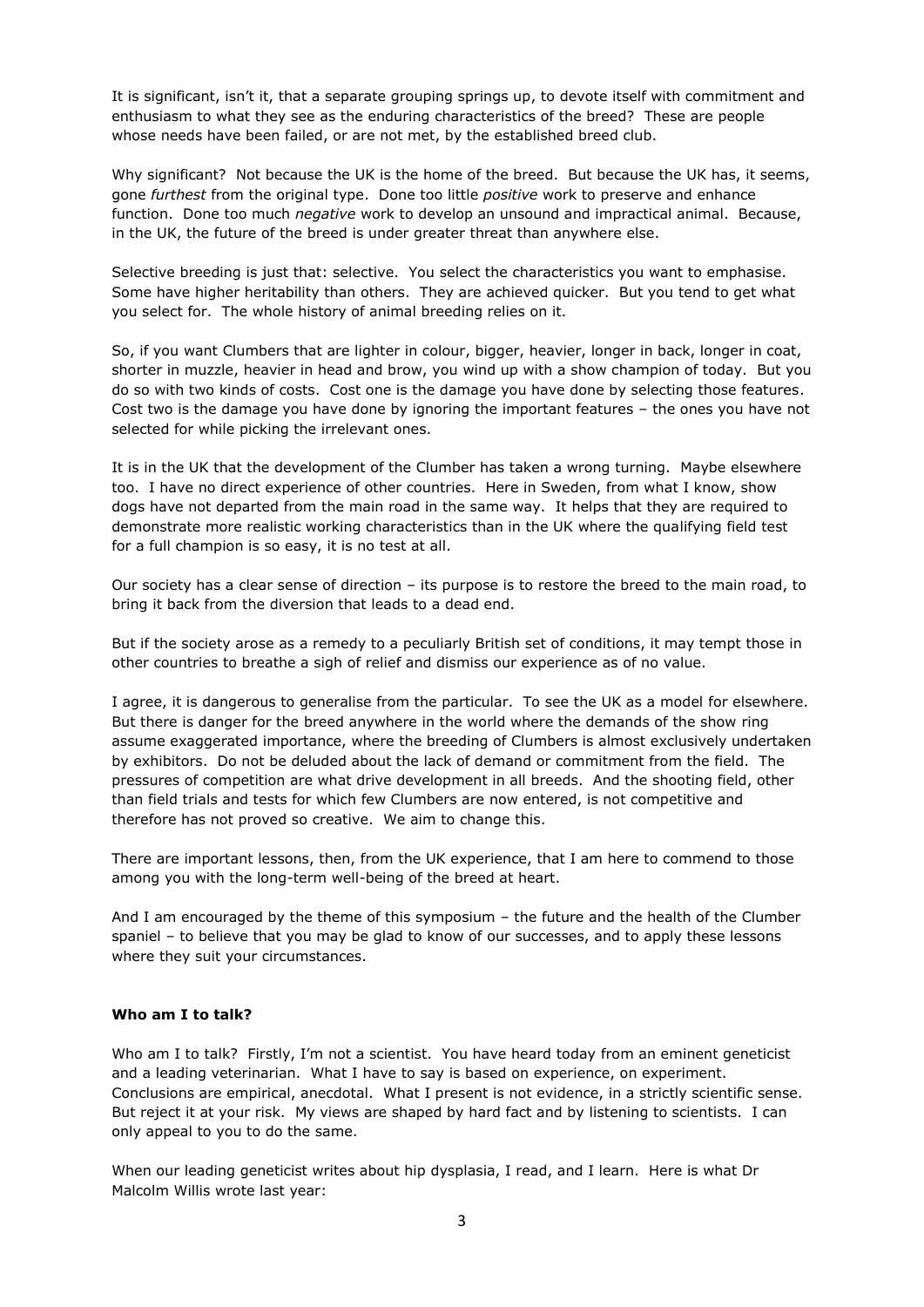In Britain, progress has been minimal and at best breeds are holding their own and not getting worse though individual breeders are advancing. Too many breeders in high risk breeds do nothing in an obstinate British belief that they have the right to do as they like which includes damaging the breed they profess to care about.

This was a general complaint, in his book *Practical Genetics for Dog Breeders* (1992). It wasn"t aimed at us, at Clumber spaniels! Yet progress *has* been minimal. At best the breed *is* just holding its own. There are individual breeders who *are* advancing. Well, one or two. And there *are* too many breeders doing nothing while clinging to obstinate policies that have been proved to be wrong. I"ll have more to say on this refusal to listen to scientific advice shortly.

Let me very briefly give you my credentials. Fifteen years or so ago I first got up and spoke at a meeting of Clumber owners in England, and it was easy for them to ignore me. They had been in the breed longer. They knew better. I have to tell those people that my message has not changed much. Only my experience *has*. And that is *why* the message is substantially the same. Only, strengthened by that experience.

In discussing my experience, I'm not boasting to you. But it may be news to most of you. The record of my dogs given in the Grayson and Furness book (*The Clumber Spaniel*, 1991) was incomplete, and its significance largely disregarded. The achievements by one dog, Venaticus Duncan, were ignored. Several weeks before a Clumber won Crufts, he was the focus of attention that was equally historic. In winning a field trial (for spaniels other than cocker and English springer) and a week later taking  $4<sup>th</sup>$  in an all-aged stake for any variety spaniel, beating a springer that is now a field trial champion in the run-off, he was contributing to a revival in the perceived fortunes of working Clumbers that no one in the UK who is involved with gundogs is not aware of. No Clumber had taken such awards since before the First World War. [Slide 6 – Venaticus Duncan]

The dog is the top working specimen in living memory. He is a third generation working dog. His offspring are fourth generation working-bred. That"s how long purpose-breeding has been practised. Fortune has smiled on my efforts and he is proving a prepotent sire, a producer of pups with his own qualities from a variety of bitches, and a hip improver with a progeny record that's second best in the breed. Up to last Friday he was the best!

Together with his dam and her sire and dam, these four of my Clumbers have been almost – though I"m glad to say not exclusively – the only Clumbers seen in field trials. They have between them obtained more than two-thirds of all field trial awards made to Clumbers since before the Second World War. Which means, inevitably, that I am intimately identified with the fortunes of working Clumbers.

It makes it almost impossible for me to have a rest from Clumbers, even if I wanted to!

It's got to be said: few other Clumber owners have had a go at trials. They had plenty of reasons not to enter trials, even apart from their dogs not being good enough. Trials have become a bit refined, into tests of speed and style that do not favour slower, less flamboyant types. Or they may simply not have my thick skin, that tends to shrug off the hostility and prejudice shown by many judges in springer trials. And this, too, has counted against the awards gained by Clumbers.

Let me give you a couple of examples. I ran Beryl [Slide 7 - Venaticus Beryl the Peril] in a trial on very demanding ground – steep hillsides thick with brambles and rhododendron. She was really quite impressive. Many of the spectators, officials and fellow handlers congratulated me, delighted to have a funny spaniel in the awards. Or so they thought. At the end of the day the senior judge sought me out to tell me how good she had been. "I didn't know a Clumber could work like that," he said. "But I won"t be giving her anything!"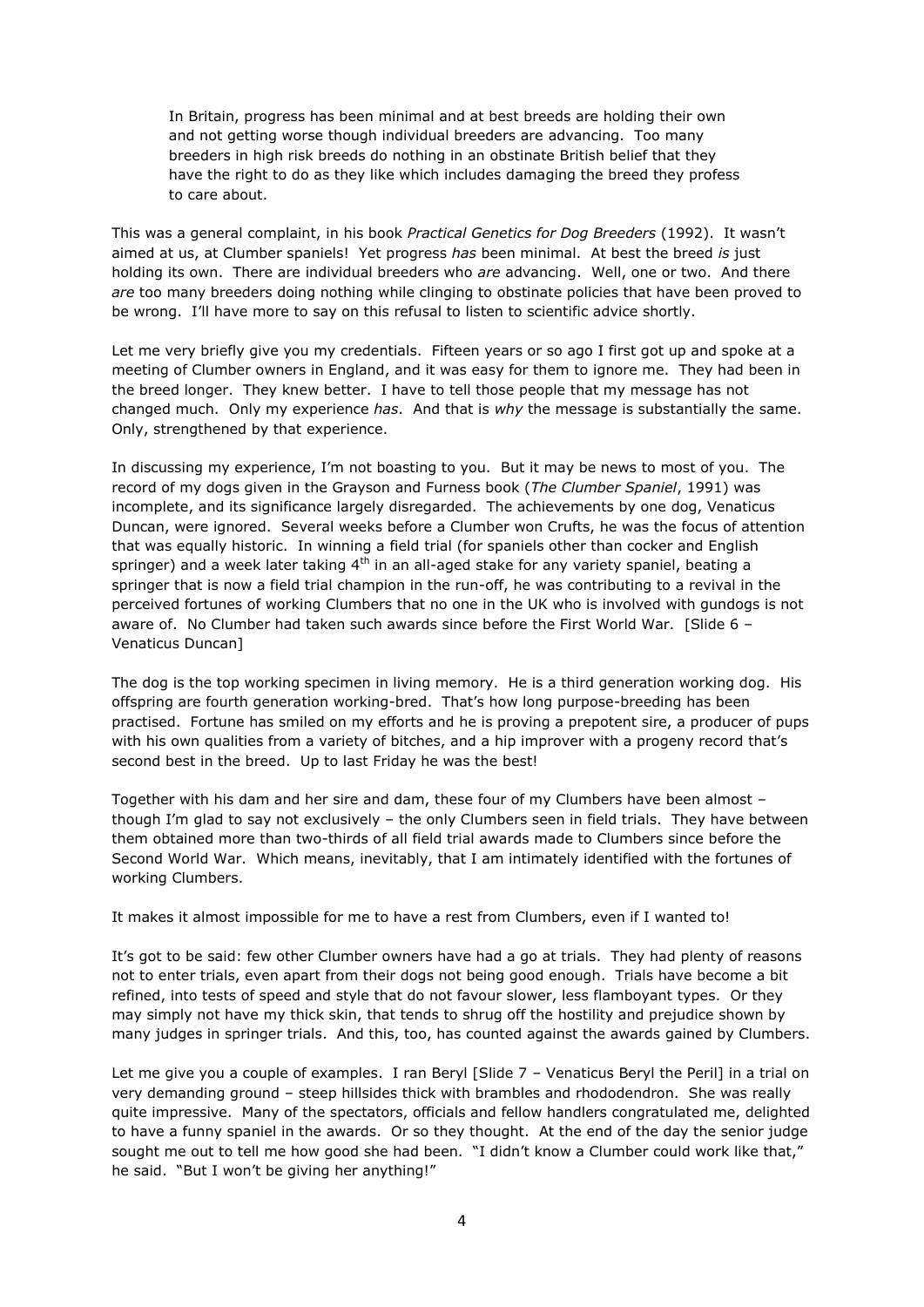This was no isolated incident. It almost exactly duplicated an earlier occasion when her sire [Slide 8 – Maladetta Tallman] in the same part of the country – even down to the words spoken privately by the judge. Over that judge, I *was* able to get my own back, though I had to wait ten years to do so, when Duncan was top performing spaniel in a team at the Game Fair, beating his cocker that had twice won the Cocker Championship.

Judges, particularly in springer trials – we mostly call them "any variety" stakes – have a problem one has to recognise. They know so little of the work of a Clumber – they may never have seen one before – they are not sure what the breed is capable of. They may not know whether the work they are seeing is good, for a Clumber, or bad. If in doubt, they"ll leave it out! Or take the easy way and try to put the dog out.

Intelligent, open-minded judges are forced to reflect on the real function of spaniels, as effective game finders, not supercharged mechanical pheasant sweepers. Sometimes, they come to knowledge too late: one judge, who had put Beryl out of a trial on a technicality that was at best doubtful, when we met again some years later told me how he had always regretted his negative decision. But for every judge with the courage to recognise good work by a Clumber against its flashy cousins, there are several without it. At the extreme was one judge who, when my bitch Susie came into the line, sat on his shooting stick in a huff and wouldn"t move.

So, experience is not at issue, I hope. And if I may quote from Dr Willis again, "Experience is only valuable if you learn from it." I fear that in the UK too many of those breeding – and influencing the development of the breed – have closed their minds as well as their eyes. "Experience" – to quote the author and playwright Oscar Wilde – "is the name men give to their mistakes."

OK, so I am closely allied with the revival of the Clumber as a working breed. It's good to have a few silver trophies to clean. But what I am more proud of is the establishment of the Working Clumber Spaniel Society and its achievements. Let"s get back to that subject.

# **A child of woe**

The society was born in strife. It wasn't a case of a few happy and dedicated Clumber owners getting together to share their interest in working their dogs. It was that, but they felt compelled to create a unit, separate and distinct from the breed club, specifically to distance themselves from that club and to achieve something quite different from it.

For all its achievements – and I know it has a spokesman who can describe them better than I can – by the mid-1970s the UK Clumber Spaniel Club was entirely dedicated, in practice if not in theory, to the showing of Clumbers. It was therefore supervising the contraction of breed interest, and breed development, to a Clumber that was good really for only one thing: being seen in a dog show.

The competitive and rather artificial environment of the dog show is not a well-balanced place in which to safeguard the health and the future of the Clumber spaniel (our theme today). Without the influence of the needs of working, even of pet owners, to inhibit the concentration on show points, exaggeration of the breed is inevitable. You can argue this is not so, but whatever the breed, showing causes exaggeration.

If the standard says long in back and heavy in head, breeders – and judges on the same bandwagon – select for those features. The power of selective breeding cannot be ignored. Select for features and you get those features. But it tends to be overdone. So you get *longer* in back, *heavier* in head. It"s not only in *our* breed. Small dogs get smaller, long-haired dogs longer haired. Doesn"t matter what the feature is, dog showing emphasises it. The effect is to exaggerate the differences between breeds, as well as the characteristics within them.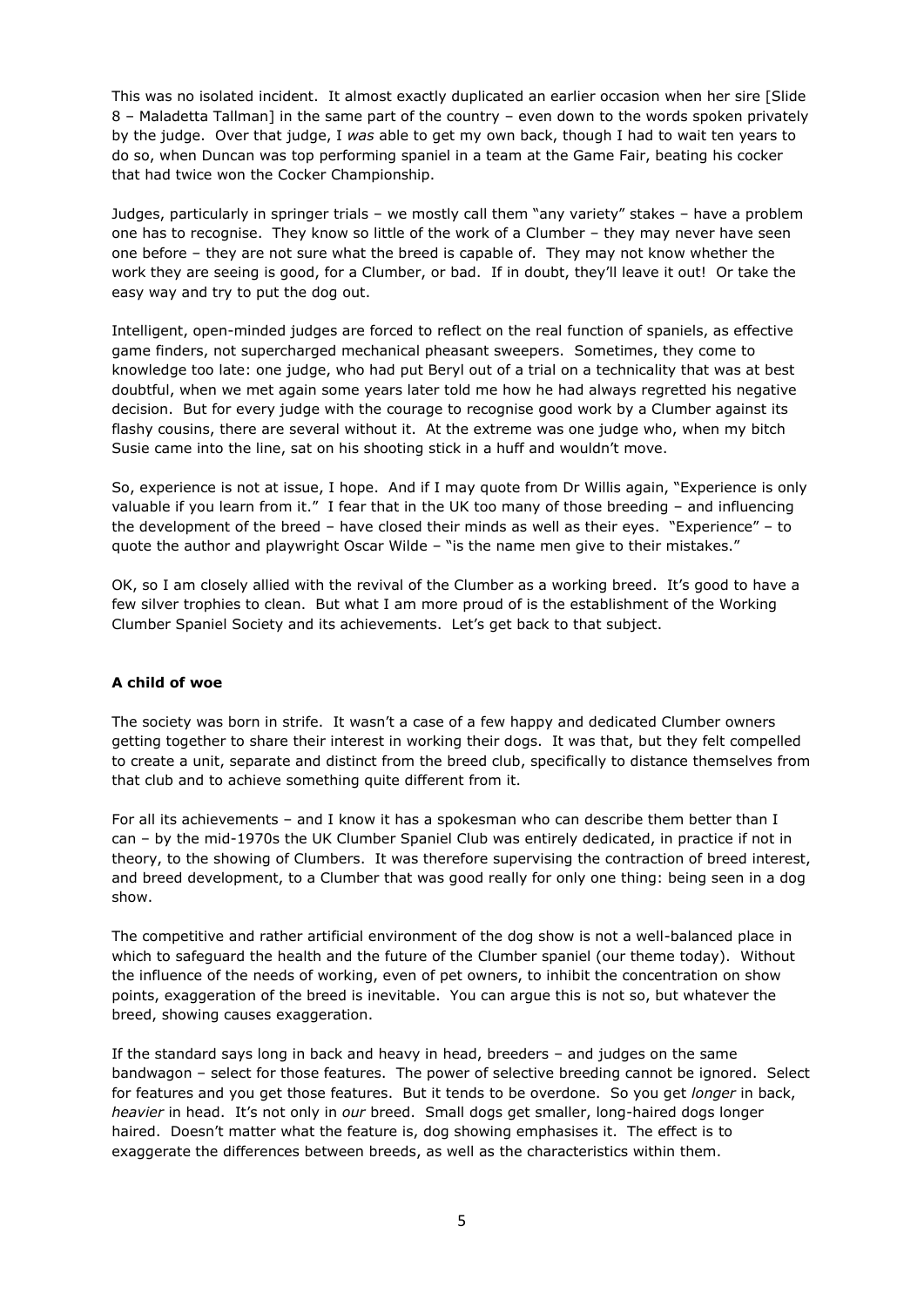So the Clumber, always the heaviest of the land spaniels but at one time a working dog only, has consistently got heavier. As I have described earlier.

Virtually without exception, during the period I am talking about, say the mid-1970s to the mid-1980s, no one was breeding Clumbers for anything other than to show. If, like me, you wanted a Clumber as a working gundog, you got one from more or less solid show breeding over several generations.

Interest in working Clumbers was not enormous, but it had never died. Problem was, all the stock had to come from breeders who were not selecting for working traits. So the quality of the work was lower – unquestionably – than from a purpose-bred animal. Poor work, poor health: it was a cycle that spelled decline.

Yet, because breeders of what were show-bred animals sold dogs to working homes, some of them had working lives. So what did breeders say to prospective working owners? "Yes, of course my dogs work. All Clumbers will work. A 'working Clumber'? There's no such thing." At best this was self-delusion. It *still* is. Four generations of working Clumbers give the lie to that sort of talk. Of course, 14, 40 generations will do so even better.

By gaining some field trial successes with substantially show-bred Clumbers, I gained a small reputation as the man who knew about working Clumbers. People contacted me. People who shared my view that real improvement would come from purpose-breeding. That the breed was not safe in the hands of show breeders. That the breed club was not giving responsible, balanced leadership. That consultations by the Kennel Club over changes to the breed standard should include the opinion of working owners.

In 1982 I had presented a paper to the breed club"s annual meeting, written at my request by Dr Willis. In it, the country's leading expert gave it to us straight. On the proposed weight increases in the breed standard, he wrote, and I quote:

Such weight increases will be accompanied by increased rates of growth in early life, increased stress on bones and joints and are *certain* to lead to increased HD risk and incidence. It is highly likely that other bone/growth defects will ensue and we shall see elbow troubles, spinal problems and other bone defects increasing in this breed.

Does that not strike any chords?

He considered that to increase weight at all, still less by the sums envisaged, working qualities would be impaired. He went on to advise: "Rather than seek to increase weight, breeders should contemplate reducing existing values so that maximum weights drop by some 5 kg."

He concluded: "The proposals show limited understanding of the biological consequences to the individual dog and to the breed as a population. They must be rejected by the Kennel Club."

What was the breed club's reaction? He was rejected. What does he know about Clumbers, they said!

It was then I gave up on the breed club. Behind me I left their conviction that I was misguided or mischievous. I left them in hope that younger, more open-minded members without entrenched positions to defend, would in time gain in influence. And I left them in possession of a research fund I had endowed with several hundred pounds from the sale of prints, to promote better health in general and in particular to repay the costs of having hip X-rays scored.

A group of like-minded working Clumber owners gathered alongside me, people with a very different vision. I wrote a mission statement, sent it to those I could interest, and an inaugural meeting was held in September 1984. The objects enshrined then are unchanged today [Slide 9]: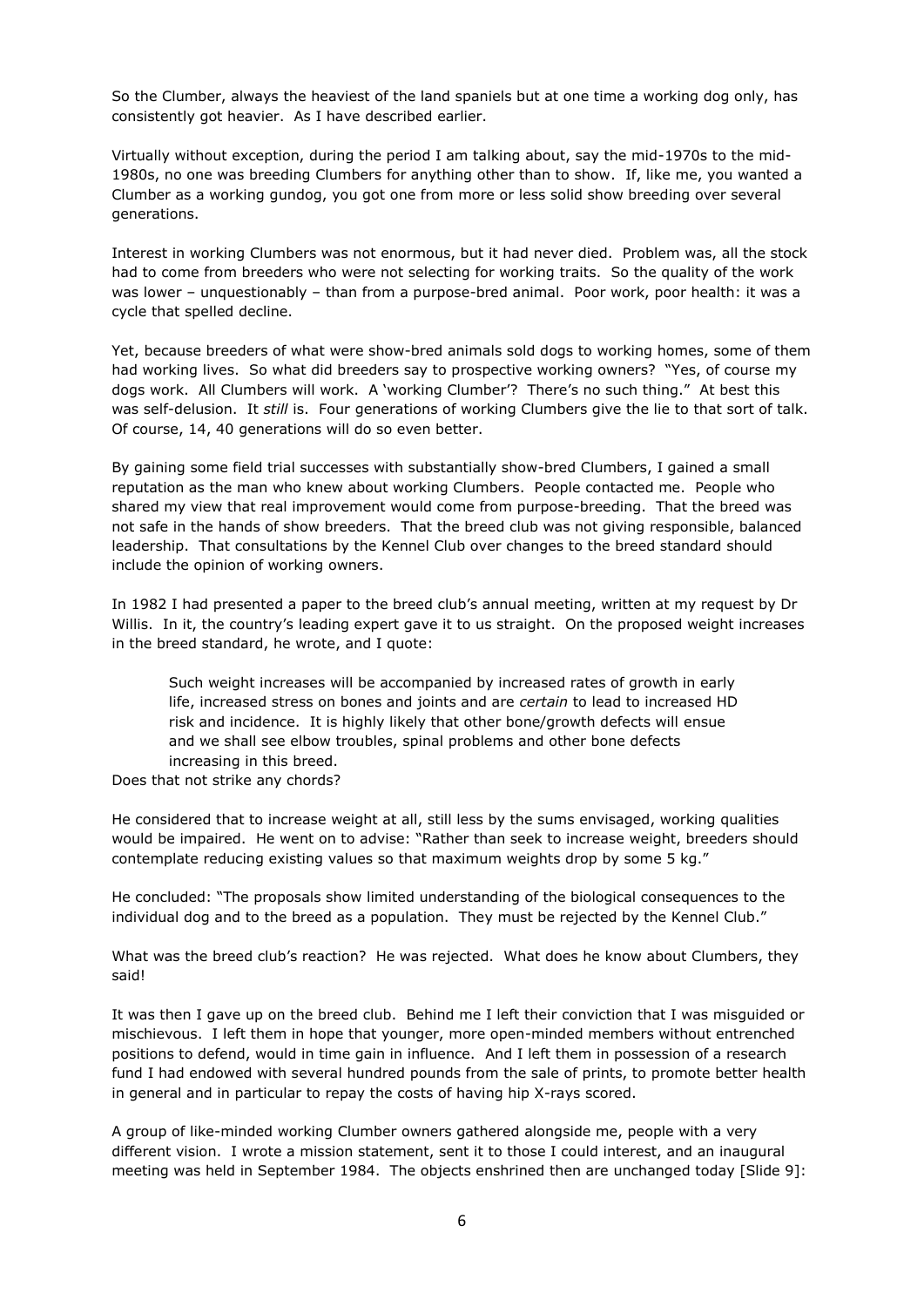Objects of the society:

- o To promote and encourage training for work
- o To restore physical soundness and working qualities
- o To encourage breeding from sound, work-proven specimens
- o To hold educational and competitive working events
- o To resist moves to alter type which may damage utility

They meet the needs of all involved in working Clumbers. They offer the breed a future as more than ornaments good only for winning rosettes. The society sought to be something new [Slide 10]:

The society created:

- o The forum for the views of working owners
- $\circ$  The focus for interest sporting and general
- o The force for revival of a genuine work-bred gundog
- ... to which end [Slide 11]:

The society provided:

- o The stimulus for debate and change
- o The structure for its ambitious aims to be met
- o The strength of a corporate body to empower individuals

And demanded, in turn:

 $\circ$  The support of those individuals to stay strong – a commitment to its objects

Working Clumber owners no longer lacked a voice.

The society was a rejection of what the breed club stood for. The breed club, in turn, found it necessary to try to persuade the Kennel Club to reject the society"s bid to become an accredited organisation. This was an attempt to smother it at birth. In the UK, if the Kennel Club doesn"t recognise a new club, it cannot operate: no one in dogs, and no other club, can have anything to do with it for fear they will themselves be outlawed by the ruling body. How near the breed club came to success I do not know. I do know it took us 18 months to get recognition. Just as well, as we"d have gone to law to get it.

#### **The breath of new life**

Over the next few years a number of new activities were undertaken [Slide 12]:

Events organised to meet the society's goals include

- o Training with professionals and breed specialists
- o Supervised beating and shooting days on shoots
- o Evening of films of the Spaniel Championships to view the standard
- o Hawking over Clumbers demonstration/participation
- $\circ$  Working tests breed, other "minority" breeds, and AV the last to prevent comfortable isolation: it is not enough to do well in a breed-confined environment; we need to be seen in more open, more challenging arenas where the public do make comparisons
- o Working matches with Welsh springers and Irish water spaniels
- o "Warm game tests" informal/practice field trials
- o Field trials under KC rules for "minority" spaniel breeds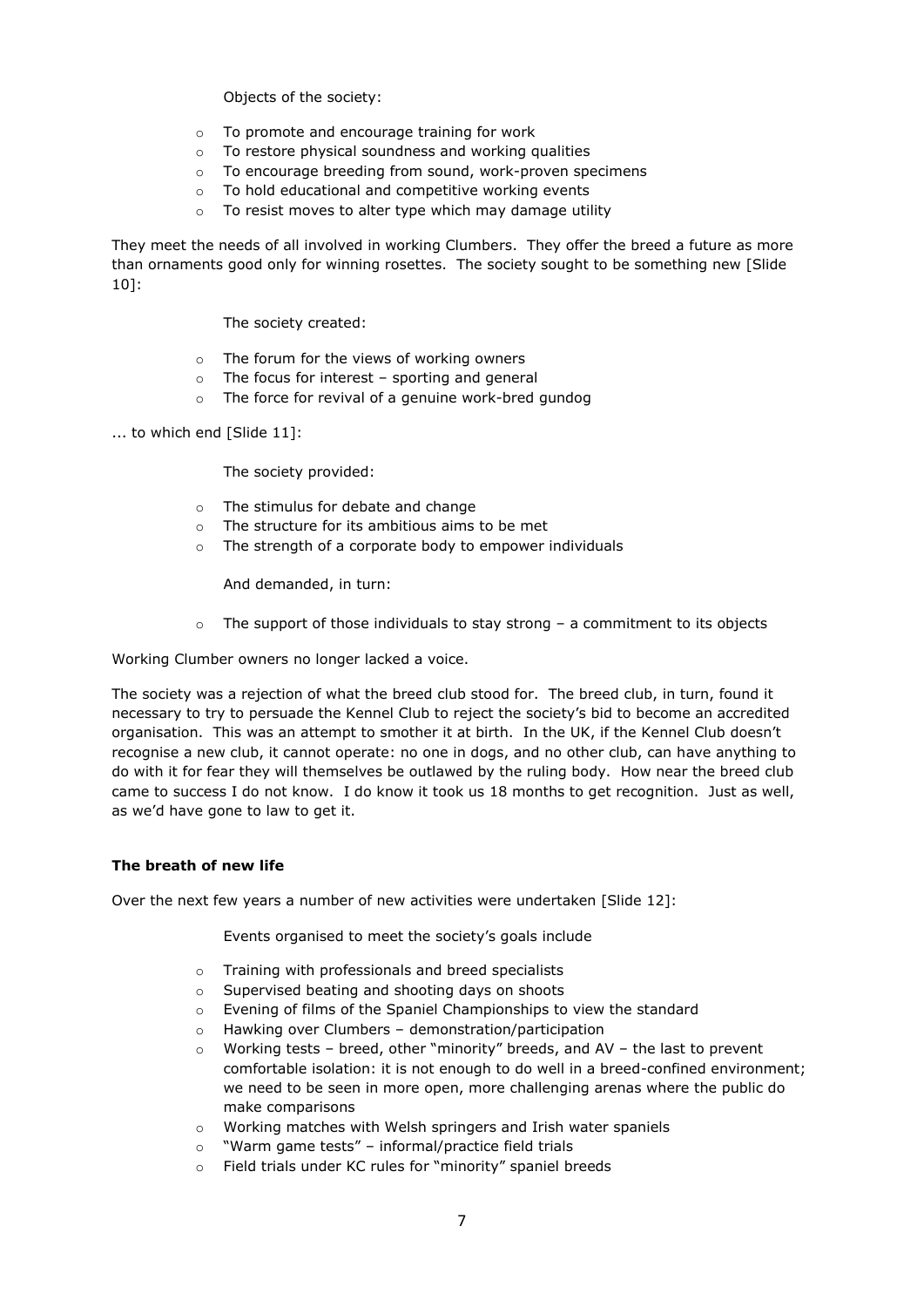o Working Ability Assessments – the primary part of our own Breeding Commendation Scheme

Field trials have been a particular success over the past five seasons. This type of event we revived in 1988. It had not been held for six years by the Spaniel Club, its traditional organiser. In place of its inertia, depression about the lack of support and gloom about its expense, we created a buoyant spirit of optimism, a fully- or over-subscribed entry in each year, and we actually make money at it because we have gained sponsorship both from Febo Professional dog food and financial contributions from all the other "minority" spaniel breed clubs. All except one.

Working Ability Assessments are a completely new concept [Slide 13]. They are not a field trial, not even a field test:

- $\circ$  They are under actual field conditions, like a walked-up rough shoot
- $\circ$  Judges shoot over dogs as if to consider recommending to a friend: a gun in hand creates a different mindset from a notebook and pencil
- $\circ$  Dogs continuously assessed: competence, contribution to sport, pleasure given
- o Game finding ability is the quest based on the breed"s characteristics
- $\circ$  Aims: above all, to hunt, with drive/style; be steady to flush-shot-fall; fetch fur/feather from cover/water, tenderly; be controlled/responsive; no whining
- o Not a test of training
- o No competition, no elimination unless interfering with sport
- o Entries limited so dogs can work all day, not in short runs
- o Grade A for fulfilment, grade B with one endorsement, else fail

They are part of our Breeding Commendation scheme, perhaps the most comprehensive screening system in the gundog world [Slide 14 – Breeding Commendation certificate]. This records natural ability as defined through our Working Ability Assessment (WAA), the HD score (otherwise confidential to the owner), and two factors which have to be certified by a vet: eyes – that they are free from entropion and don"t appear to have been operated on; and weight – in good condition, i.e. not after a crash diet. The certificate is not issued at all until a dog has been graded for a WAA – because we see work as the fundamental requirement.

We lost the case with the Kennel Club over the breed standard. Despite our vociferous opposition to the breed club"s proposal – they wanted to raise the defined weight of the breed to 100 lb (a bit over 45 kilos) – and despite the scientific evidence presented, the Kennel Club changed the standard. Not as much as the breed club wanted – thank goodness for small mercies – but where the previous permitted weights had been 55-70 lb (25 to about 32 kg) for dogs, and 45-60 lb (about 20-27 kg) for bitches, the new "ideal weights" were expressed as 80 lb (34 kg) for dogs, 65 lb (29.5 kg) for bitches.

The new "ideals" were larger, in both cases, than the previous permitted maxima (which Dr Willis had wanted cut by 5 kg). Remember, these compare with a standard at the beginning of the century – when the breed was at its working peak – of 40-45 lb (that's about  $18-20$  kilos).

Remember, too, one of our objects was to resist moves to alter the breed"s type which may damage its utility. That was in our rules. We now suggested to the Kennel Club that we"d need to change the wording to reflect our opposition to the standard imposed against our will. It refused to allow such dissent.

So, when the UK Kennel Club seeks, as it now proposes, to introduce a breeders" code of ethics and a "recognised breeders register", we say: you have nothing to teach us about ethics, nothing to teach us about recommended breeding practices. And we have told it so.

Instead, we can point to what the Kennel Club itself describes as its overriding duty "to promote the general improvement of dogs". And we say: take the beam out of your eye before trying to remove splinters from the eyes of others.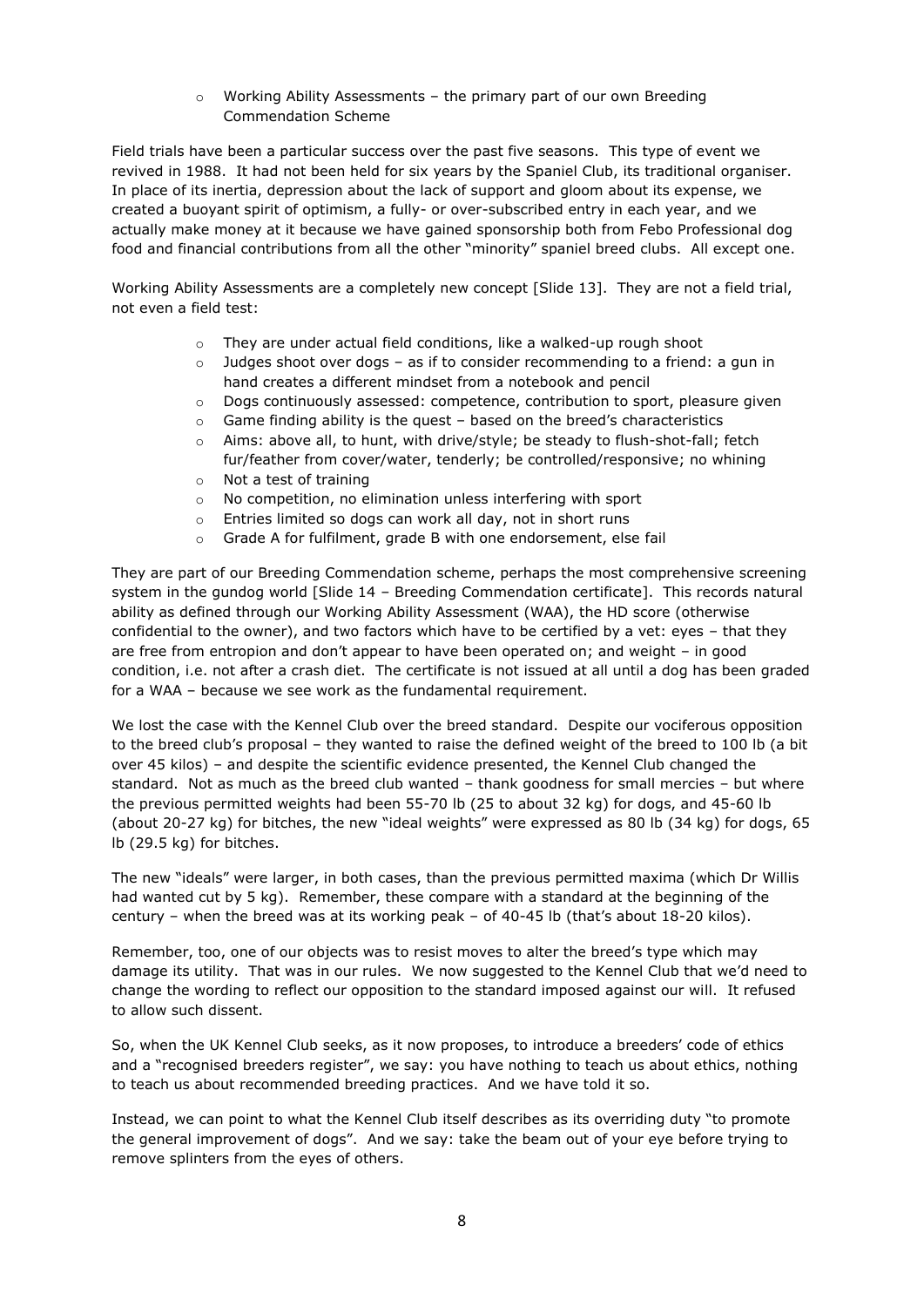If it was a failure to impose a change of character on the Kennel Club, I believe the failure will prove to be its for not seeing sense, not ours for trying to make it.

## **Winning hearts and minds**

The conspicuous success the society has enjoyed has been in its communications. Let"s look at this central programme [Slide 15]:

The communications mission – key objectives

- $\circ$  To reawaken awareness of the unique characteristics of a sporting breed
- $\circ$  To raise the issues of soundness and purpose-breeding for work among potential users
- $\circ$  To educate the sporting public to demand a work-bred animal, and all to require evidence of soundness in breeding programmes
- $\circ$  To influence the show world breeders, judges, KC to moderate exaggeration in dogs bred primarily for exhibition

This informed... [Slide 16]:

Strategy and action plan

- o Media relations campaign
- $\circ$  Focus of opinion and meeting of minds in WCSS for credibility and corporate strength
- o Grow the society by raising voice/profile, activities, membership to increase influence over breed's renaissance
- o Gain veterinary endorsement for the proposition
- o Attract opinion formers to adopt breed and join society, i.e. prominent and influential field sports participants
- Accept discipline of marketplace on viability of activities
- o Participate within the public eye to demonstrate potential by example
- o Mount marketing programme to place reinforcing products

What we did and what we said about it was based on what had already been achieved [Slide 17]:

Implementation and communication – built upon...

- o Scientific paper by top canine geneticist in the UK, on size
- o Establishment of research fund
- Extension of hip scheme, analysis showing breed as worst of all
- o Participation in field trials and working tests
- o Publishing of prints/cards as tactical product placement
- $\circ$  Formation of the society, with clear definition, detailed objects, common ideals

We built and developed the process [Slide 18]:

Implementation and communication – developed further by...

- o New events tailored to the breed"s strengths and needs
- $\circ$  Articles and letters to magazines and books, briefing journalists, issuing news releases and photos
- o Breeding Commendation scheme backed by BVA (used as model by two other breeds)
- o Sustaining controversy as a debating platform
- o Attracting Febo sponsorship and support of four other clubs
- $\circ$  Undertaking direct mail recruitment campaign through our initiative of using the KC database, its first use by another body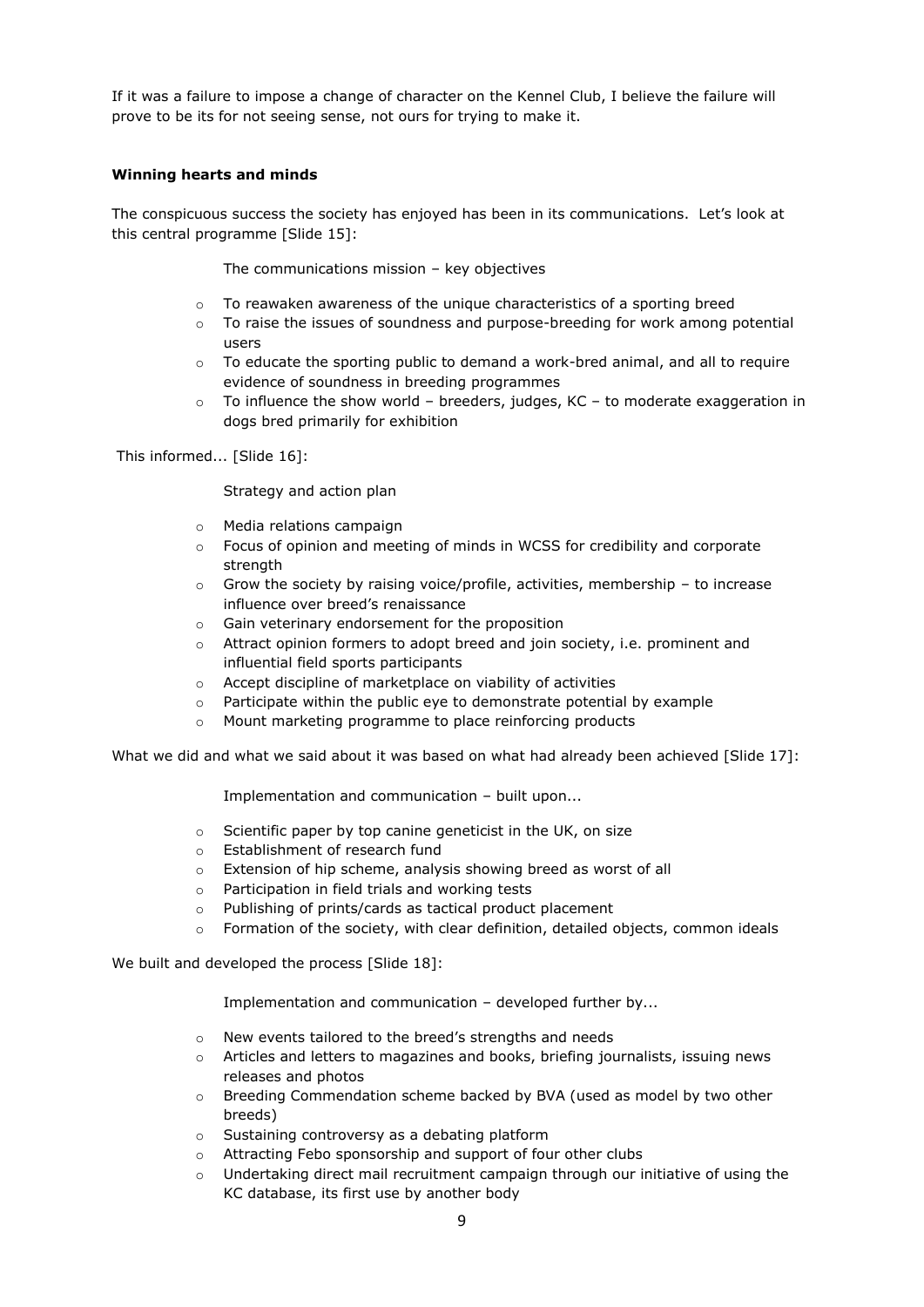o Issuing a newsletter to help bond dispersed membership

Outputs and outcomes, judged in terms of meeting objectives, were really unprecedented [Slide 19]:

### Results and evaluation

- o Competition successes of historic significance
- $\circ$  Return to respect e.g. warm reception on appearing at the Game Fair (1990)
- $\circ$  Exposure in sector and national media with unparalleled focus on key issues
- o Measured response to publicity proving its influence (see below)
- $\circ$  Growth of X-raying shows movement to responsibility, leaving diminishing rump of diehards beyond influence
- $\circ$  Growth of the society in membership, in influence
- $\circ$  Financial security of the society through meeting members' needs and attracting external sponsorship and support
- $\circ$  Consistently high profile and strong voice driven by innovative activities, outspoken comments and provocation of issues
- o Attraction of HRH the Princess Royal as owner and patron, respected for her judgment
- $\circ$  Crufts win by a show specimen was an unplanned consequence of our campaign
- o Selected products placed with owners world-wide as enduring influencers

Let's take a quick look at the strength of that media campaign [Slide 20 - montage of newspaper and magazine coverage].

For instance, in the first two months of 1991, media tracked inquiries to the society numbered 68. The quantity was matched by quality – 49 stated support for its programme or position, 42 applied for puppies, 29 enrolled as members.

Our sponsor was not unimpressed. Febo calculated that its modest outlay gave it the best return of any of its promotions.

And of all the press coverage, the most influential item of all was this, the cover story of *Country Life* in January 1991 [Slide 21].

It was good to get recognition for the campaign [Slide 22 – certificate of Sword of Excellence from the Institute of Public Relations].

It was the very best kind of public relations campaign. Not just communications, but of real substance. Concentrating on good communications is not enough. Essential is the question of behaviour. You cannot examine your own behaviour critically unless you decide "What sort of organisation are we?" "What are our ethics, our goals? What do we represent?" Then you can decide your principles, how you want to behave, how to be responsible, but even more, how to be *accountable.* Then you can start to communicate, from that sound platform, and carry opinion with you.

What has our programme done? In short, it has changed public perceptions of the breed. We"d found we couldn"t change the supply side – the policies and practices of the main – show – breeders. But by a process of creating awareness and educating the sporting and general public about the issues affecting the breed, we have shaped the demand side.

If prospective buyers require proof only of soundness – even if they don"t need proof of working ability – breeders, even show breeders, will meet that demand. Not all. Some will be ostriches. Or dinosaurs. But many will. Increasingly, more will. Soon it will become essential to success.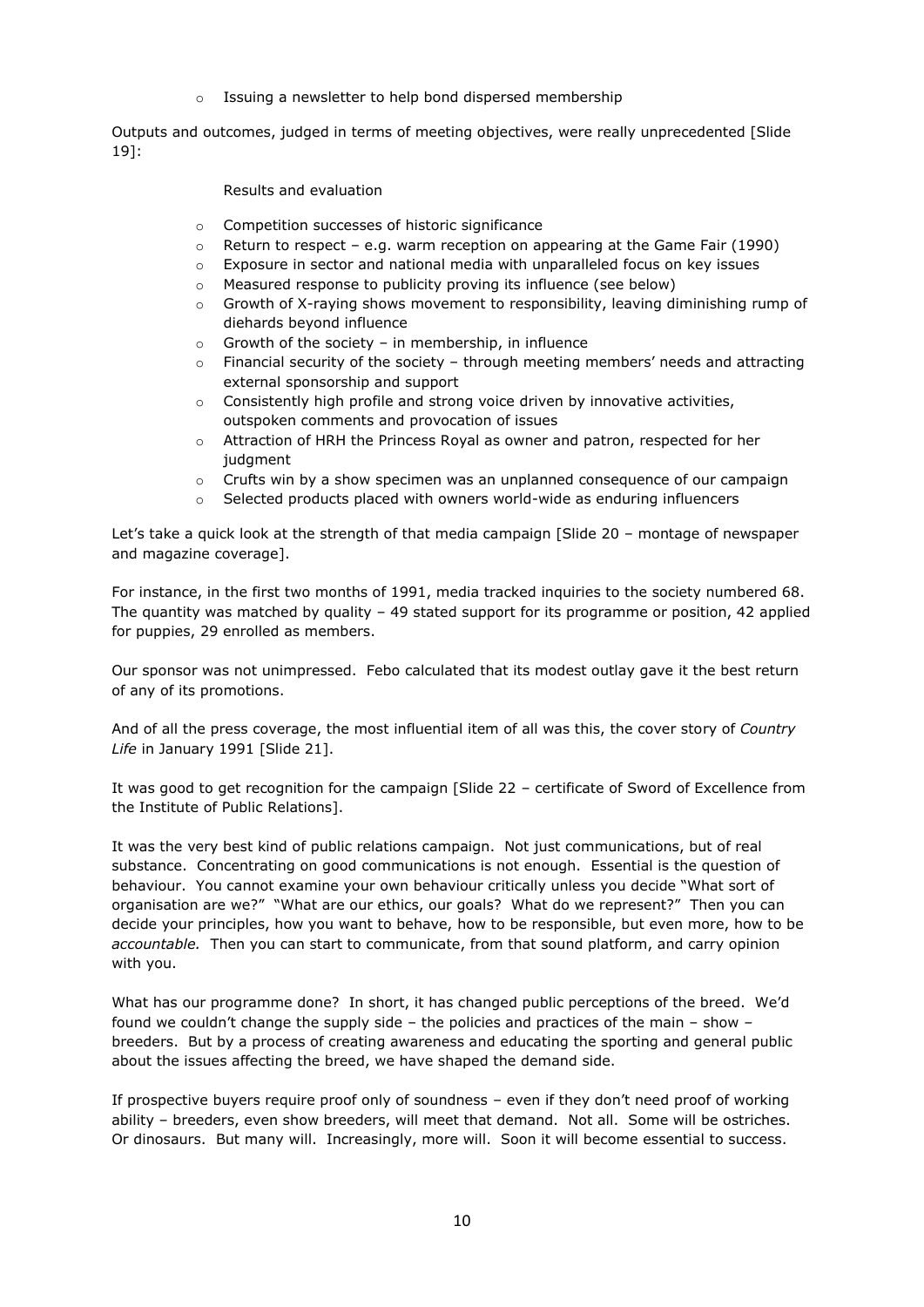#### **Let's look at HD**

No discussion about the health and the future of our beautiful breed can be complete without the four-letter word. The part they wiggle. Their hips! [At this point the hips and a femur of my first dog, Bertie (Maladetta Tallman) are passed around for examination.] Not very big, these hip and thigh bones, to support an active dog with an "ideal" weight of 80 lb.

As you"ve heard, we do have a scheme to encourage hip X-raying. It"s part of a broader, balanced screening process. It makes no sense to concentrate on hips to the exclusion of other characteristics, good as well as bad.

But we have to remember that of all breeds where hip scores are assessed, the Clumber has the worst average score. By some margin. We have to accept that in hip terms, the Clumber is the pariah. It's the dog people think of when they think of bad hips.

Scoring has grown. At the last count (end of last week) the figure was 335 dogs scored. Good, isn't it? That's over a period of ten years. So we still get scores on only a fraction of dogs bred. The pace is quickening, though, and more owners now see it as important. Attitudes among many breeders remain entirely negative, just as they were in the early "80s when I first tried to interest them and first got the BVA/GSDL scheme extended to Clumbers. It meant Clumbers were only the second or third breed to be involved – long before the Kennel Club dropped its old pass/fail system and modelled its scheme on the same GSDL scheme.

Interestingly, mean scores have remained constant, at the 44-46 mark. Latest figure is 44.03.

Dr Willis views that as nil progress in terms of improvement. I"m not so sure. I suspect that a larger proportion of known or suspected bad-hipped dogs were not scored in the past. The true picture then could have been worse. Now a more representative sample is scored, I believe.

That's in spite of vets still advising clients that a dog's X-rays are so bad they're not worth scoring. The same vets who advise clients that a dog with what they see as bad hips shouldn"t be bred. They may examine a dozen Clumbers - in a lifetime's practice. Yet they give this kind of advice. What they see as bad hips could be hips at half, or a quarter, of the breed average. Indicating, if anything, that the dog should be actively considered for breeding.

By the way, not everything that you do here in Sweden is helpful. One of our problems may surprise you. It's not a very common problem, as far as I'm aware. But it illustrates how a good idea can be abused.

In Sweden – where there"s been more progress on HD screening than anywhere else in the world – you have your own hip scoring scheme. It's not so much a scoring scheme as a banding scheme. And it's not known widely in the UK.

So, when a generally respected UK Clumber spaniel breeder talks of a dog as having a score of 4, people are impressed. Sounds excellent.

I have to tell you that this goes on. Your scheme, for all its merits, is being used by UK Clumber colleagues to tell lies. I hope it is not a common fraud. But it is happening. I"ve recently been told about one instance, and I'd heard a similar complaint before. It really is most depressing!

For the record, your band 4 is the equivalent of a score in Britain of 51-106 – i.e. the worst dogs, those higher than the breed average. UK owners should understand that to obtain scores better than the breed average they will have to be offered a Swedish band 2 or better.